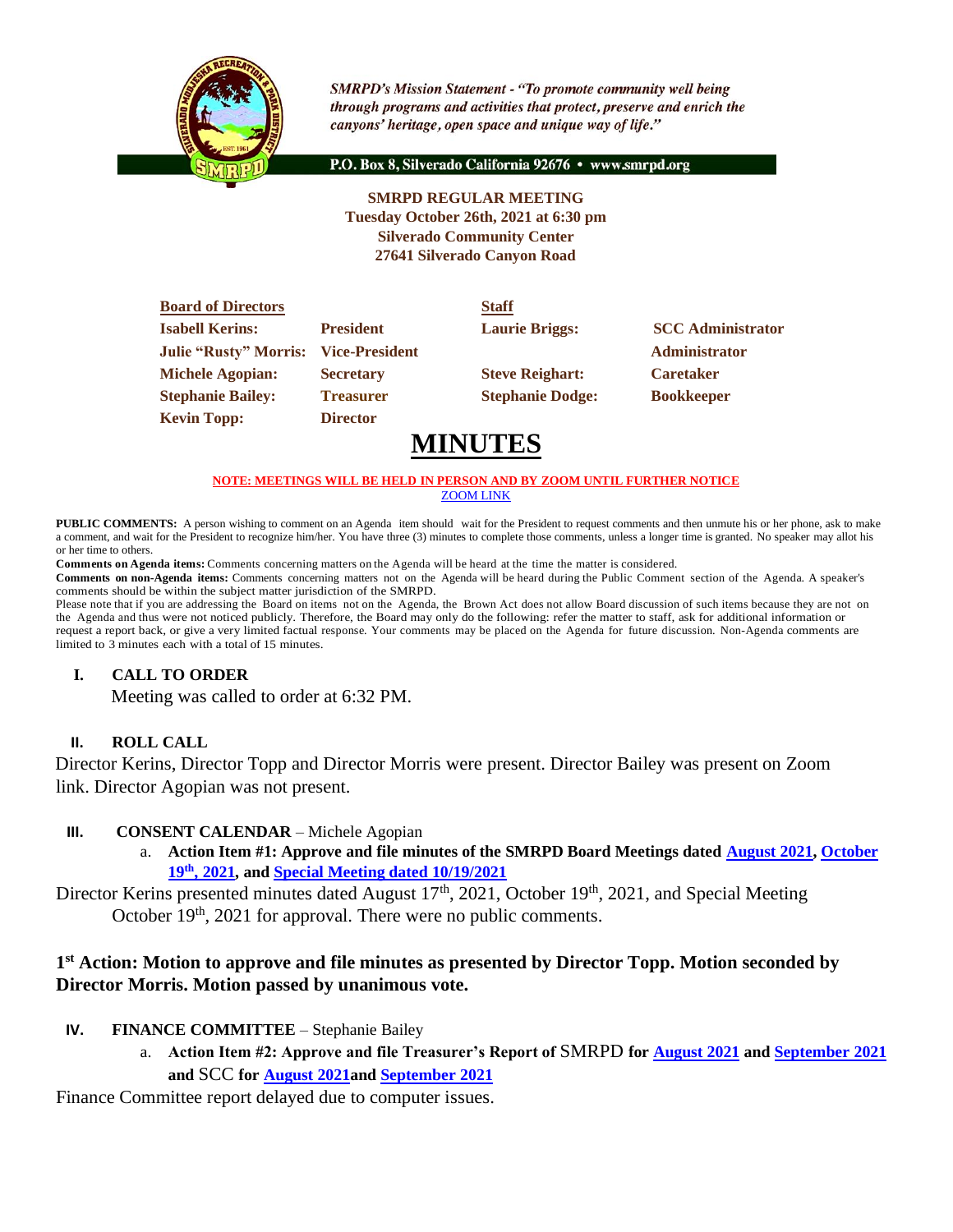### **V. TREASURER'S REPORT** – Stephanie Bailey

Treasurer's Report delayed due to computer issues.

#### **VI. OTHER DISTRICT BUSINESS**

*(Pursuant to Government Code Section 54954.2 public comments will be allowed during agenda items before Board Discussions. Time limit is 3 minutes per person limited to one session per person per issue)*

a. Survey– Isabell Kerins

i. [Final Results](https://reporting.alchemer-ca.com/r/50002519_61305a76319249.72440304) [, Summary,](https://1drv.ms/b/s!An_OKisCbP0FjWdXDtCOMjWxxUgs?e=1Sp6hM) [Recommended Projects](https://1drv.ms/b/s!An_OKisCbP0FjhI643vxpHToFWyT?e=xiuco4)

No Public comments. Director Kerins presented survey results. 213 responses. 119 responses in 2019. Survey appears to suggest more families with children responded. The survey allows the SMRPD to prioritize projects for grant consideration. Question from Jenny Scott about how to link onto survey responses. Director Kerins replied all comments are included in link seen above.

b. Ad Hoc Committee for Inter-Canyon Clean-up Day 9/18/2021 – Isabell Kerins

No public comments. Director Kearns stated that the Canyon Clean-Up was very productive. 17 tons of waste were removed from Silverado, 9 tons from Willaims, 3.72 tons from Modjeska, and 1.8 tons from Trabuco Canyon. 50 tires were removed. An issue for next Clean – Up Day is to get signs on all appropriate bins early, because folks got started early. E-Waste and Hazardous waste had to be taken to Sand Canyon site. For hazardous waste it would have cost an extra \$40,000 to provide those to the Canyons so this could not be included and was sent to Sand Canyon site.

### **IV. FINANCE COMMITTEE**

No public comments. Director Bailey presented the [Treasurer's Report](https://onedrive.live.com/edit.aspx?cid=05fd6c022b2ace7f&page=view&resid=5FD6C022B2ACE7F!1661&parId=5FD6C022B2ACE7F!1583&app=Word) August of SMRPD for August 19<sup>th</sup>, 2021 and [Treasurer's Report September 2021](https://onedrive.live.com/?cid=05FD6C022B2ACE7F&id=5FD6C022B2ACE7F%211844&parId=5FD6C022B2ACE7F%211825&o=OneUp) and SCC for August 19<sup>th</sup>, 2021 and September, 2021 for approval.

In August, SMRPD had a net income loss of \$3,648. The total income was \$3,245. The fiscal year-todate total income is \$3,425 and the total expenses are \$6,893. According to the Balance Sheet, as of July 31, 2021, we had \$137,088 in the County Checking Account and \$112,829 in the BofA Rec Checking Account.

In September, SMRPD had a net income loss of \$2,648. The total income was \$1,531. The total expenses were \$4,179. The fiscal year-to-date total income is \$6,086. The fiscal year-to-date total expenses are \$23,028. Accord to the Balance Sheet, as of September 30, 2021, SMRPD had \$137,088 in our County Checking Account and \$98,058 in our BofA Rec Checking Account.

In August, the SCC had a net income gain of \$1,639. The total income was \$27,048 and the total expenses were \$25,409. Tuition was \$25,865. The fiscal year-to-date total income is \$27,048 and total expsenses are \$25,409. According to the Balance Sheet, as of July 31, 2021, SCC had \$3,013 in the BofA Checking Account and \$21,552 in the Business Savings BofA Account.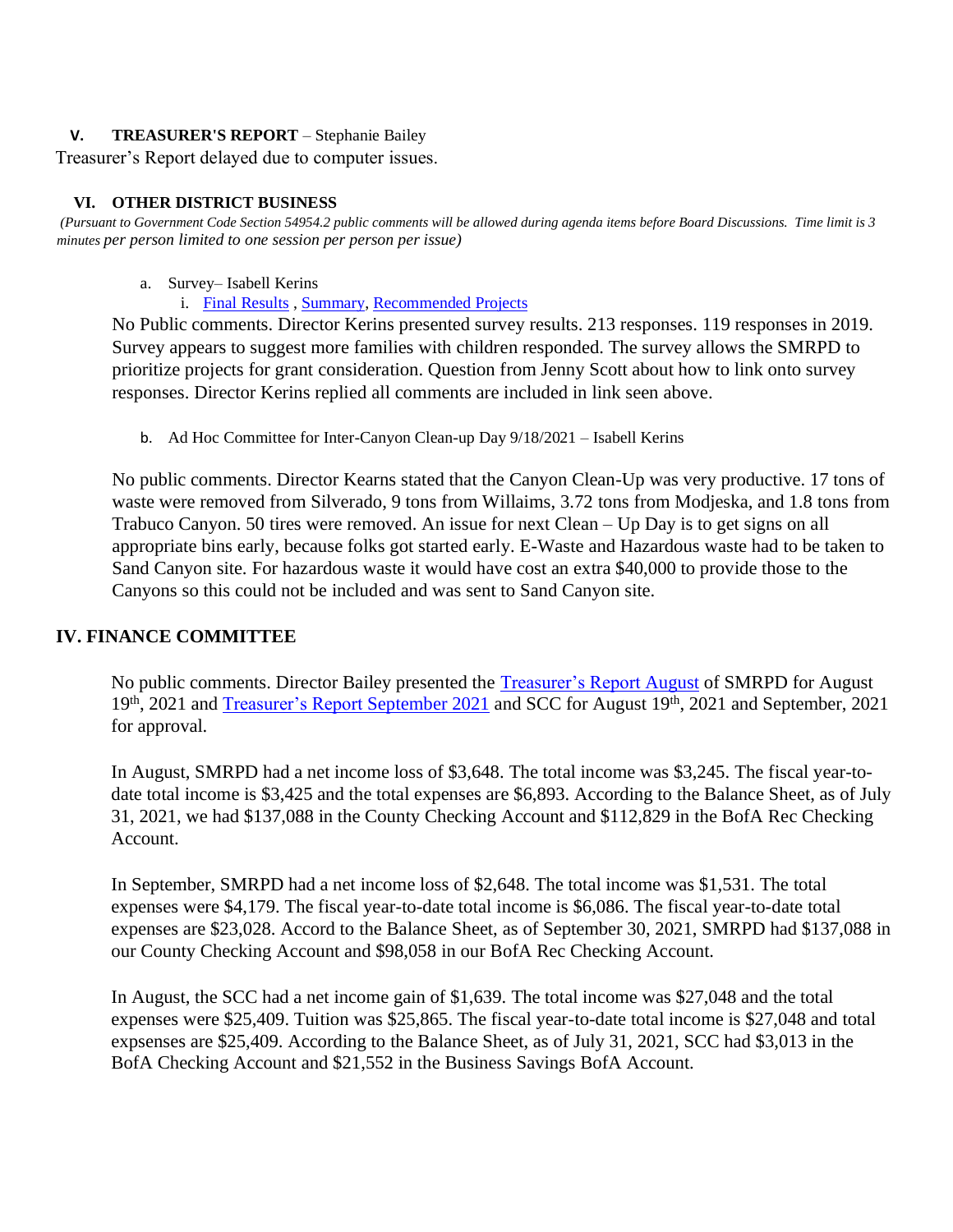In September, the SCC had a net income gain of \$7,133. The total income was \$35,946. Total expenses were \$28,813. Tuition was \$35,709. The fiscal year-to-date total income is \$86,634 and the total expsense are \$79,215. According to the Balance Sheet, as of September 30, 2021, SCC has \$9,437 in the BofA Checking Account and \$16,052 in the Business Savings BofA Account. In August the school was closed and there was a lot of work on all the facilities where \$7,500 was transferred from Savings to Checking in order to pay for these expenses.

### **2 nd ACTION: Motion to approve and file Treasurer's Reports as presented made by Director Morris. Seconded by Director Topp. Motion passed by unanimous vote.**

Director Bailey mentioned that payments to Luxe Cleaners were delinquent. The prior bookkeeper failed to print invoices and so they hadn't been paid for four months. We brought our account up to date by paying four months' worth of invoices.

## **V. TREASURER'S REPORT**

Director Bailey shared that we finally got the check from the county for our BofA account. It was held up by the County needing up-to-date signatures of the SMRPD board to release the funds.

It was requested to set up use of Zelle for facility rentals. Stephanie Dodge set up use of Zelle.

- c. Ad Hoc Committee Grants
	- i. Per Capita Grant Isabell Kerins
		- **1. Action Item #3[: Resolution #10192021-1](https://1drv.ms/b/s!An_OKisCbP0FjWtISfc0-SXZ2jNB?e=f2zot7) – Resolution Approving Applications for Per Capita Grant Funds**

No public comments. Grant total is \$177,000. SMRPD would have to provide matching funds of 20%, which is \$44,000.

**3 RD ACTION: Director Kerins presented [Resolution #10192021-1](https://onedrive.live.com/?cid=05FD6C022B2ACE7F&id=5FD6C022B2ACE7F%211771&parId=5FD6C022B2ACE7F%21275&o=OneUp) to approve application for the Per Capita Grant Funds. Motion to approve was made by Director Topp. Seconded by Director Morris. Motion passed unanimously.**

**2.** Recommendations for Per Capita Grant Projects

No public comments. Survey results indicated grant projects. Board members pick their top five projects and return to Director Kerins. Director Topp warned of becoming over-extended and to please be aware of maintenance costs of said projects. Francesca Duff asked to please remember the importance of green space in the parks. Director Topp reminded that SMRPD was given a windfall several years previously and that is why we are solvent.

ii. Regional Park Program – Stephanie Bailey

**2. Action Item #[4 Resolution #10192021-2 –](https://onedrive.live.com/?cid=05FD6C022B2ACE7F&id=5FD6C022B2ACE7F%211811&parId=5FD6C022B2ACE7F%21275&o=OneUp) Resolution Approving Application for Regional Park Program Grant and Rural Recreation Grant.**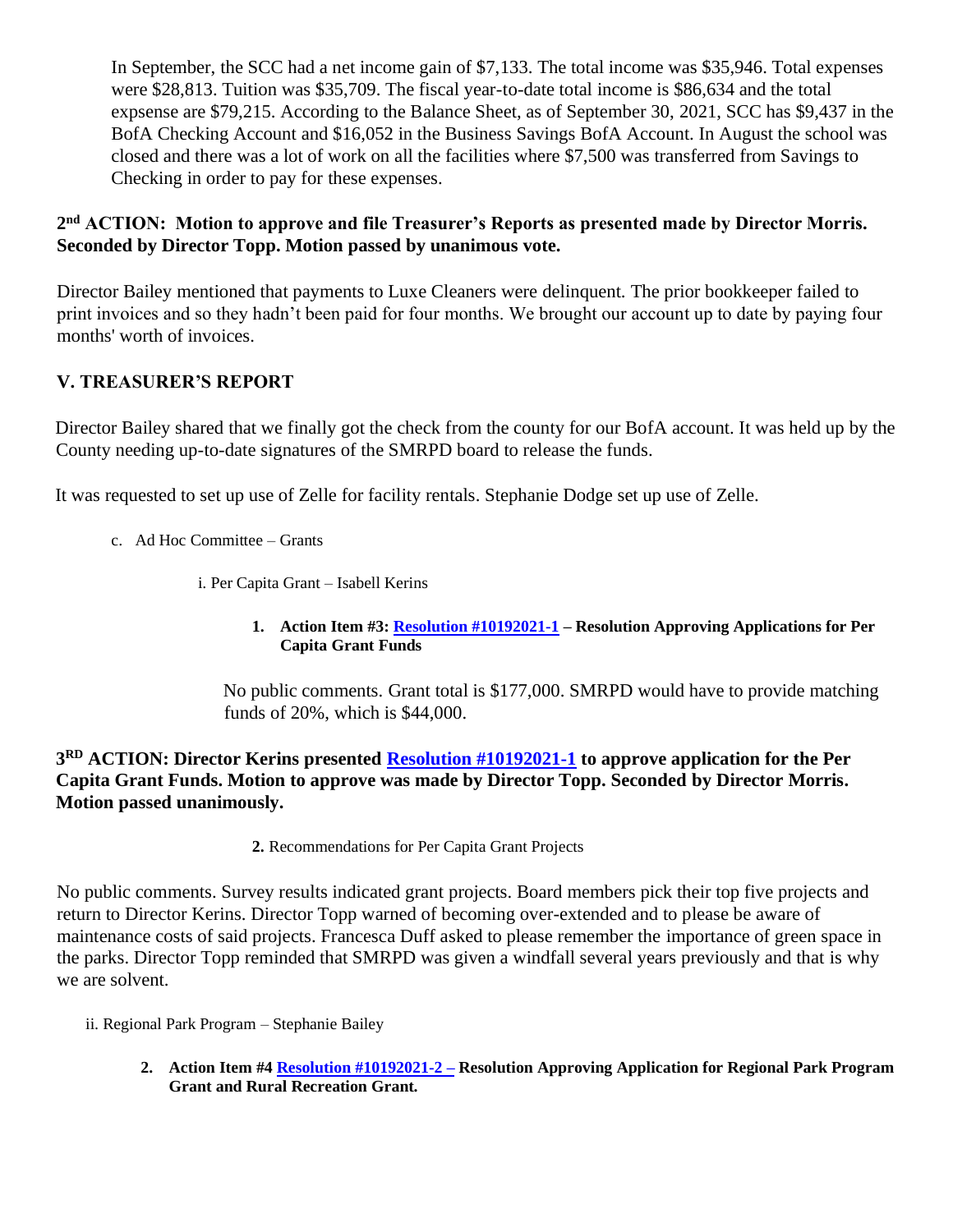Director Bailey presented information regarding the Regional Park Program Grant and the Rural Recreation Grant. The application deadline is Jan. 20, 2022. These grants were created to expand Regional Parks. Dog Park and Splash pad would both qualify. These grants are up to \$3million, with only the Rural Recreation Grant needing matching funds. Director Morris asked if SMRPD was considered a "Regional" park and if that mattered. Director Kerins said she would check on it. Director Topp mentioned that he and Francesca Duff had previously gone to Supervisor Wagner to get more tax money for SMRPD. Supervisor Wagner said no.

### **4 TH ACTION: Director Bailey presented Resolution #10192021-2 to approve application for Regional Park Program Grants and Rural Recreation and Tourist Program. Motion to approve made by Director Topp. Seconded by Director Morris. Vote to approve was unanimous.**

**iii.** COVID Grant – Stephanie Bailey **3. Action Item #[5 Resolution #10192021-3](https://onedrive.live.com/?cid=05FD6C022B2ACE7F&id=5FD6C022B2ACE7F%211804&parId=5FD6C022B2ACE7F%21275&o=OneUp) – [Resolution Approving Application for COVID Grant](/Users/albertmayer/Desktop/SMRPD/WHEREAS)**

No public comments. Director Bailey has applied for the COVID Grant, because the deadline for application was October 15, 2021. This is not the same thing as the CARES Grant. We do qualify. If we receive funds, it could be up to \$38,000 for SMRPD and \$38,000 for SCC.

### **5 TH ACTION: Director Bailey presented Resolution #10192021-3 to approve application for the COVID Grant. Motion to approve was made by Director Topp. Seconded by Director Morris. The vote to approve was unanimous.**

d. Administrator Job Opening – Isabell Kerins

Public comments: Jenny Scott asked for a copy of the job description. Director Kerins explained that it was linked in the agenda.

- i. [Job Description](https://1drv.ms/b/s!An_OKisCbP0FjWxqv3tCqb7PP6JQ?e=fiAg2x)
- **ii. Action Item #6 - Approve SMRPD Administrator Job Description**

### **6 TH ACTION: Director Kerins presented the new job description for the job of Administrator for SMRPD. The job has expanded somewhat since it was last posted. Motion to approve the job description was made by Director Morris. Seconded by Director Topp. Vote to approve was unanimous.**

iii. Post Job Opening Director Kerins will post at the Post Office, and both Community Centers. Director Topp will post on Next Door, Face Book and our website.

- e. SMRPD Payroll Set-up Complete Isabell Kerins The packet will be available soon. This was necessary to accommodate new employees as opposed to independent contractors.
- f. Personnel Isabell Kerins i. SMRPD – [Employee Direct Deposit Authorization form](https://1drv.ms/b/s!An_OKisCbP0FjXQpAoheTkNQdqZ1?e=uw0zTw) This is part of the SMRPD payroll set-up. See link.
- g. Employee Data Request Isabell Kerins i. [Transparent California](https://1drv.ms/x/s!An_OKisCbP0FjXJ1jqROfotfFwPP?e=W3dZnm)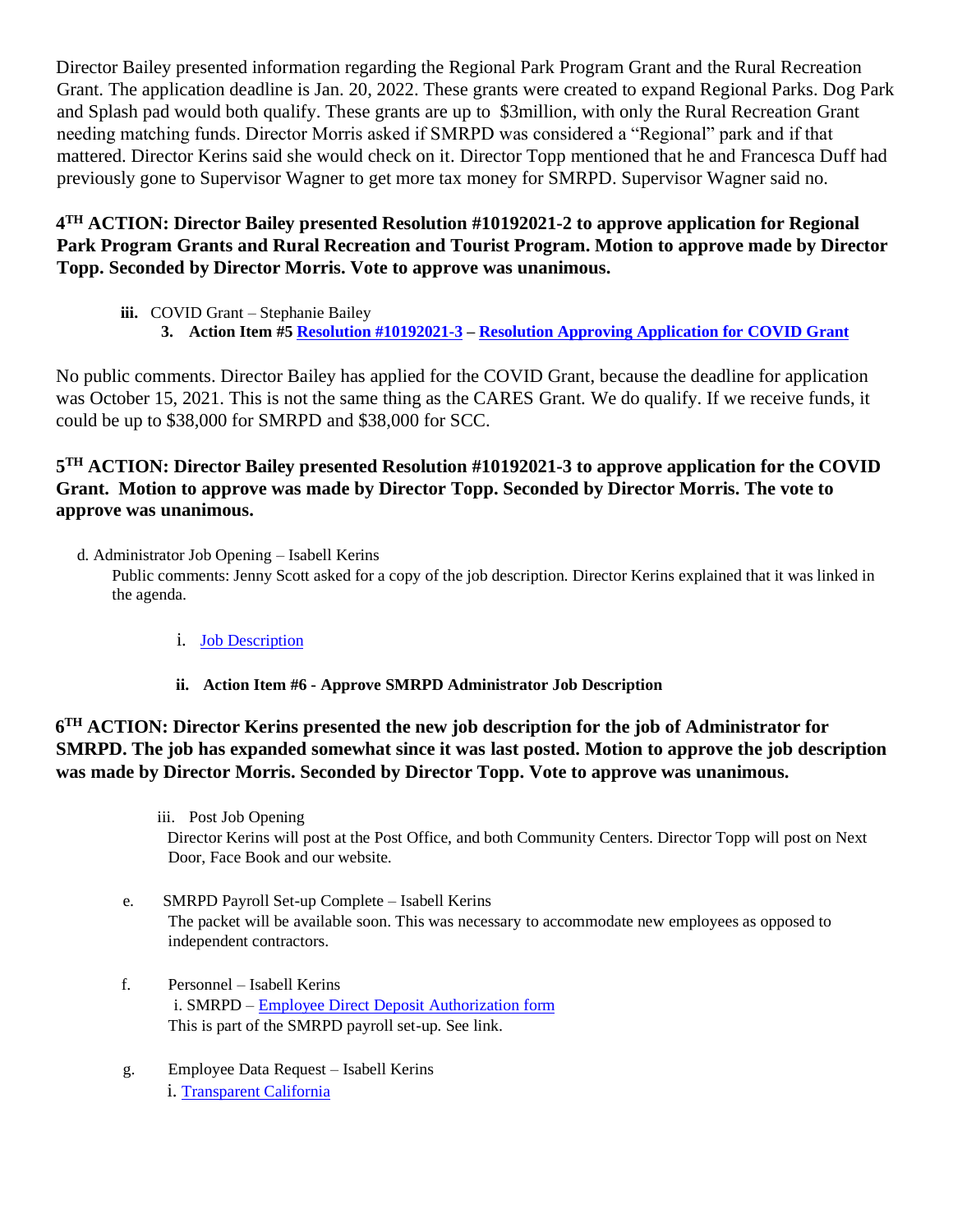Every year, the State of California allows for transparent publishing of some personnel information. This was submitted by Director Kerins. Due to the mandates of the Brown Act, certain information must be available to the public.

- h. Document Updates Isabell Kerins
	- iv. [Reimbursement Form](https://1drv.ms/b/s!An_OKisCbP0FjgsOUHurHFwajFev?e=bIMegr)
	- v. [Check Request](https://1drv.ms/b/s!An_OKisCbP0FjgoFo6EPLtY2gtfe?e=xchekf)
- i. Employee Required Insurance Documents and [Sexual Harassment Training](https://www.calpublicagencylaboremploymentblog.com/employment/sexual-harassment-training-is-your-agency-2021-ready/) Isabell Kerins
- j. Capri Isabell Kerins i. [Worker's Comp Annual Update](https://1drv.ms/b/s!An_OKisCbP0FjXOYffnZSNdlH3pZ?e=AhB2f2)
- k. [Brown Act](https://1drv.ms/b/s!An_OKisCbP0FgxRy04_5-HqHlIF3?e=waqcZp) Legislation update legislation, agenda's needing to be posted 72 hours pior to meetings which resulted in the push back of the meeting.
- l. Blood Drives Rusty Morris
	- i.  $9/15 12$  to  $7$  Results, there were 22 people showed up. We had 59 units that can go into the bank.
	- ii. Next Blood Drive is  $12/21 10:30$  to  $4:30$  Free t-shirt while supplies last.
- m. Zachary Dupre Concert Venue Kevin Topp reports the new stage has been completed and we continue to improve the sound system. We've had a successful music in the park concert series. Mr. Dupre had secured talent for free on several occasions, it is in Director Topp's recommendation that the SMRPD make a small plack dedicating the stage to him.
	- a. Board Comments Director Morris asked when a dedication would be organized. Director Topp responded with next beginning of next year. Director Kerins reports a Resolution to be made for next meeting.
- n. Senior Services Isabell Kerins reports the Senior Services Manager that's started and the program has been going weekly. The Age Well program is every Thursday  $11 - 1$  pm starting  $11/14$ . Bingo is played afterwards for free. Please attend if you are interested.
- o. Rental Policy– Isabell Kerins
	- i. Special Event Wavier Discussion Director Kerins reports that waiving the fee's is a gift of public funds. Waiving of funds must be non-discriminatory. An updated policy will be put together.
		- 1. Public comments Scott Breeden asks if SCC is receiving gifts from Rattle Snake Avoidance from SMRPD. Director Topp and Kerins responded that the SCC is an enterprise and should not be reliant on SMRPD tax payer money due to the past updated policy by the previous board in order to stay open. However, the SCC can receive money from fundraisers. Scott questioned if funds from RSA is tax payer money, Director Kerins to investigate.
		- 2. No Board comments.
- p. Modjeska Unapproved Pilates program Kevin Topp this is to be tables until a member can go to verify if it is actually happening. Supposedly happening on Saturday mornings.

### **VI. SILVERADO CHILDREN'S CENTER (SCC) OVERSIGHT COMMITTEE** – Isabell Kerins

- a. [Report](https://1drv.ms/b/s!An_OKisCbP0FjWgke7AL9LmXKDXc?e=N3Ni2e) and updates on facilities and enrollments.
- b. [Report](https://1drv.ms/b/s!An_OKisCbP0FjWgke7AL9LmXKDXc?e=N3Ni2e) on Friends of Silverado Children's Center 501c(3).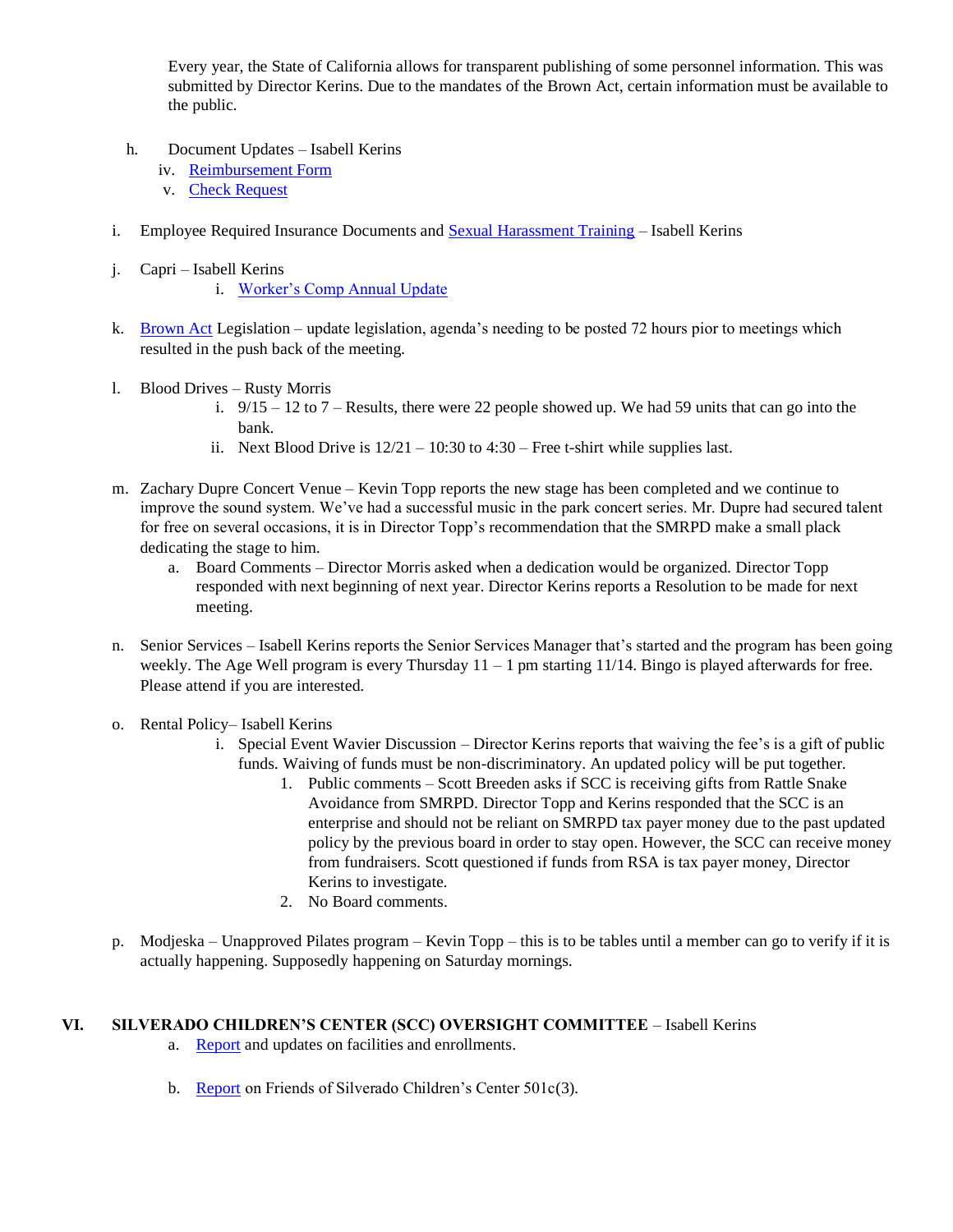- c. [Staff Covid Survey](https://survey.alchemer-ca.com/s3/50129277/Employee-COVID-Survey-102021)
- d. Follow up t[o Canyon Beat article.](https://foothillssentry.com/canyon-beat/f/canyon-beat-it-takes-a-village-plus-other-people’s-money?blogcategory=Canyon+Beat%2FCanyons)
	- i. Director Kerins recommends the Board write a follow up to this article of all the accurate updates of recent years and the turnaround of the SCC. Director Kerins to write article and rest of Board to reply and approve post input.

### **VII. FACILITIES/SAFETY/MAINTENANCE COMMITTEE**

- a. [Report from Facility and Safety Committee](https://onedrive.live.com/edit.aspx?cid=05fd6c022b2ace7f&page=view&resid=5FD6C022B2ACE7F!1824&parId=5FD6C022B2ACE7F!1795&app=Word) Michele Agopian, Director Kerins presented minutes due to Director Agopian's absence.
- b. Health Permit Update Rusty Morris/Michele Agopian Director Agopian obtained permit and confirmation that SMRPD was always in compliance. A hard copy should be mailed to SMRPD shortly. Health permit will be posted in Kitchen.
- c. Modjeska Canyon Signage
	- i. Bulletin board at Santiago Canyon Road and Modjeska Canyon Rusty Morris reports concern from a constituent of the use of the Modjeska board at the mouth of the canyon. Director Morris took pictures of board, constituent recommended a changeable sign like the Modjeska used to have for posting current events. SMRPD will have to purchase new letters for sign. Director Topp said a digital display was priced out starting at \$3,500 and electricity was required. Director Morris to investigate trying to find letters and to respond to constituent on update.
	- ii. Items left at park bench/Monthly Flea Market in Modjeska discussion Isabell Kerins reports concerned constituents of misuse of park bench. This led to another email to some other Modjeska residents wanting to meet at the park to talk about their concerns. Director Kerins recommended going to the survey to address voicing their needs. Francesca Duff mentioned this was a common practice of a "curb alert" for Modjeska residents – leaving items out, however Director Kerins responded it cannot be on park property and recommended a flea market option. The only issue is parking mentioned by Director Topp. Francesca Duff did not think this was a good solution. Often when stuff was left out for a prolonged period of time, these items would be thrown away. Notice will be sent out by Board of not leaving items on bench. Bulletin board to also be improved/refurbished for updates.
	- iii. Meeting held with Modjeska residents Isabell Kerins see notes above.

## **VIII.**

### **IX. RECREATION COMMITTEE**

- a. Concert Series and Hamburger Stand
	- i. 9/18 Results Rusty Morris reports \$660 were spent on supplies and the event was rained out. \$200 were made after expenses. Director Morris recommends food trucks for future events and will get information from Director Agopian.
	- ii. September Ice Cream tips reported by Director Topp, out of the Ice Cream money  $XX$  was spent to cover Ice cost and **\$XX** was made. Need amounts from Director Topp.
	- iii. Review [policy](https://survey.alchemer-ca.com/s3/50129277/Employee-COVID-Survey-102021) Director Kerins presented resolution of review of policy and wanted to make sure the Board takes inventory of items on site and label all equipment belonging to SMRPD. If this policy is not funding the equipment then this policy needs to be updated. Director Topp states an inventory will be done soon for list of items to be sold in order to purchase new equipment. Board agree's policy to offset equipment costs should be updated/reworded possibly after further investigation into costs and inventory. In addition, part of the facility walk, that committee has agreed lights and a switch will be added for events use.